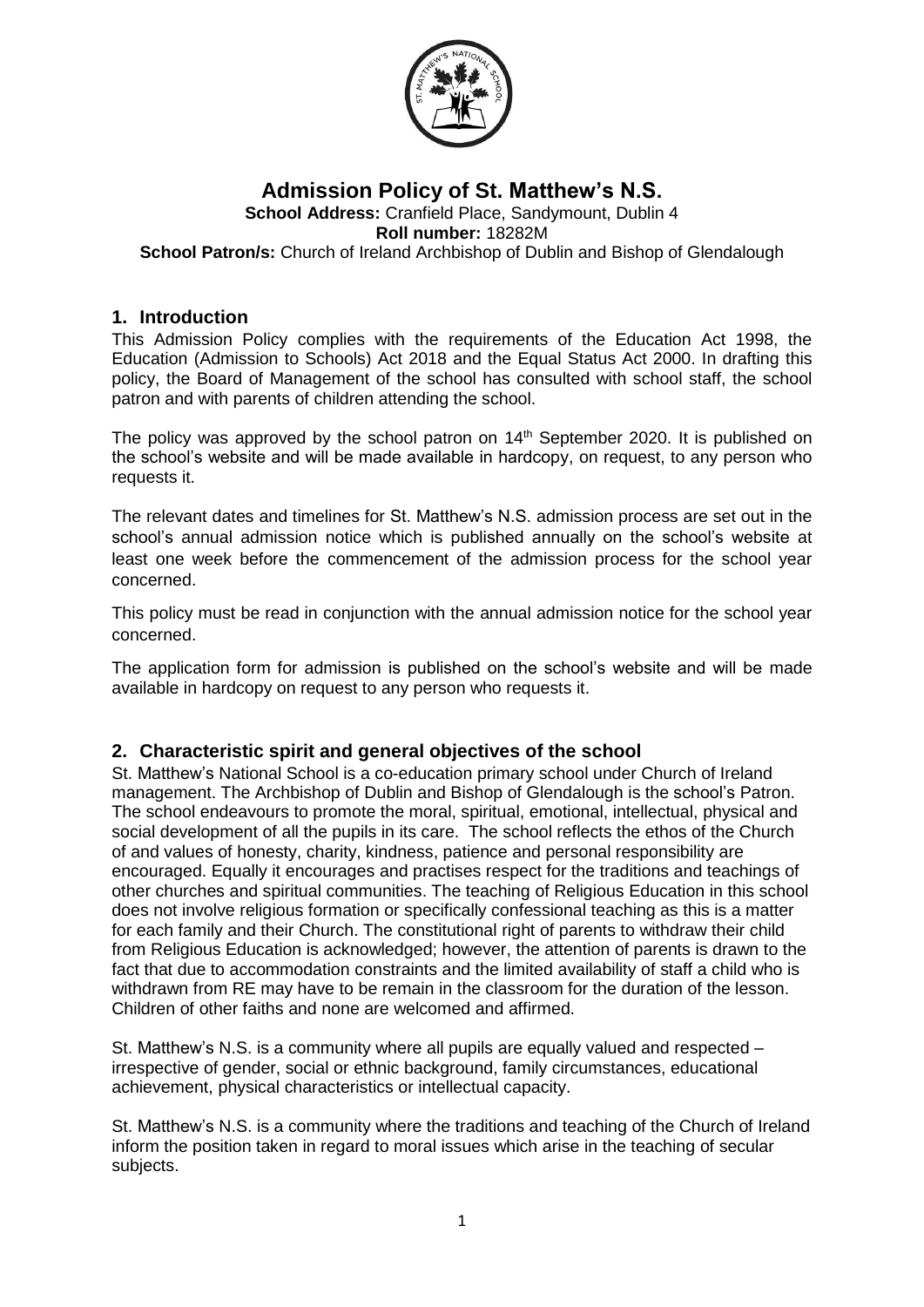The work of the school is conducted in an atmosphere of inclusion, tolerance and respect for religious differences. The admission policy of the school allows those of other faiths or none to enrol as pupils. St. Matthew's N.S. values and recognises the contribution that pupils of different faiths bring to the life of the school.

St. Matthew's N.S. is a part of the local church community and has strong links with the Parish. Pupils take part in services in the local church. Special events take place in the school to mark religious festivals and celebrations e.g. Christmas, Harvest etc. The Rector visits the school and takes part in Assembly on a regular basis. \*\*

Time spent teaching Religious Education is per Department of Education guidelines. All pupils generally take part in Religious Education lessons. The 'Follow Me' programme (developed by the Church of Ireland, Methodist and Presbyterian Boards of Education) is in used throughout all the classes. Please see the Religious Education Policy for further details.

## **3. Admission Statement**

St. Matthew's National School will not discriminate in its admission of a student to the school on any of the following:

- (a) the gender ground of the student or the applicant in respect of the student concerned,
- (b) the civil status ground of the student or the applicant in respect of the student concerned,
- (c) the family status ground of the student or the applicant in respect of the student concerned,
- (d) the sexual orientation ground of the student or the applicant in respect of the student concerned,
- (e) the religion ground of the student or the applicant in respect of the student concerned,
- (f) the disability ground of the student or the applicant in respect of the student concerned,
- (g) the ground of race of the student or the applicant in respect of the student concerned,
- (h) the Traveller community ground of the student or the applicant in respect of the student concerned, or
- (i) the ground that the student or the applicant in respect of the student concerned has special educational needs

As per section 61 (3) of the Education Act 1998, 'civil status ground', 'disability ground', 'discriminate', 'family status ground', 'gender ground', 'ground of race', 'religion ground', 'sexual orientation ground' and 'Traveller community ground' shall be construed in accordance with section 3 of the Equal Status Act 2000.

St. Matthew's National School is a school whose objective is to provide education in an environment which promotes certain religious values and does not discriminate in relation to the admission of a student who has applied for a place in the school in accordance with section 7A of the Equal Status Act 2000.

St. Matthew's N.S. is a school whose objective is to provide education in an environment which promotes certain religious values and does not discriminate where it refuses to admit as a student a person who is not Church of Ireland and it is proved that the refusal is essential to maintain the ethos of the school.

## **4. Admission of Students**

This school shall admit each student seeking admission except where:

a) the school is oversubscribed (please see section 5 below for further details)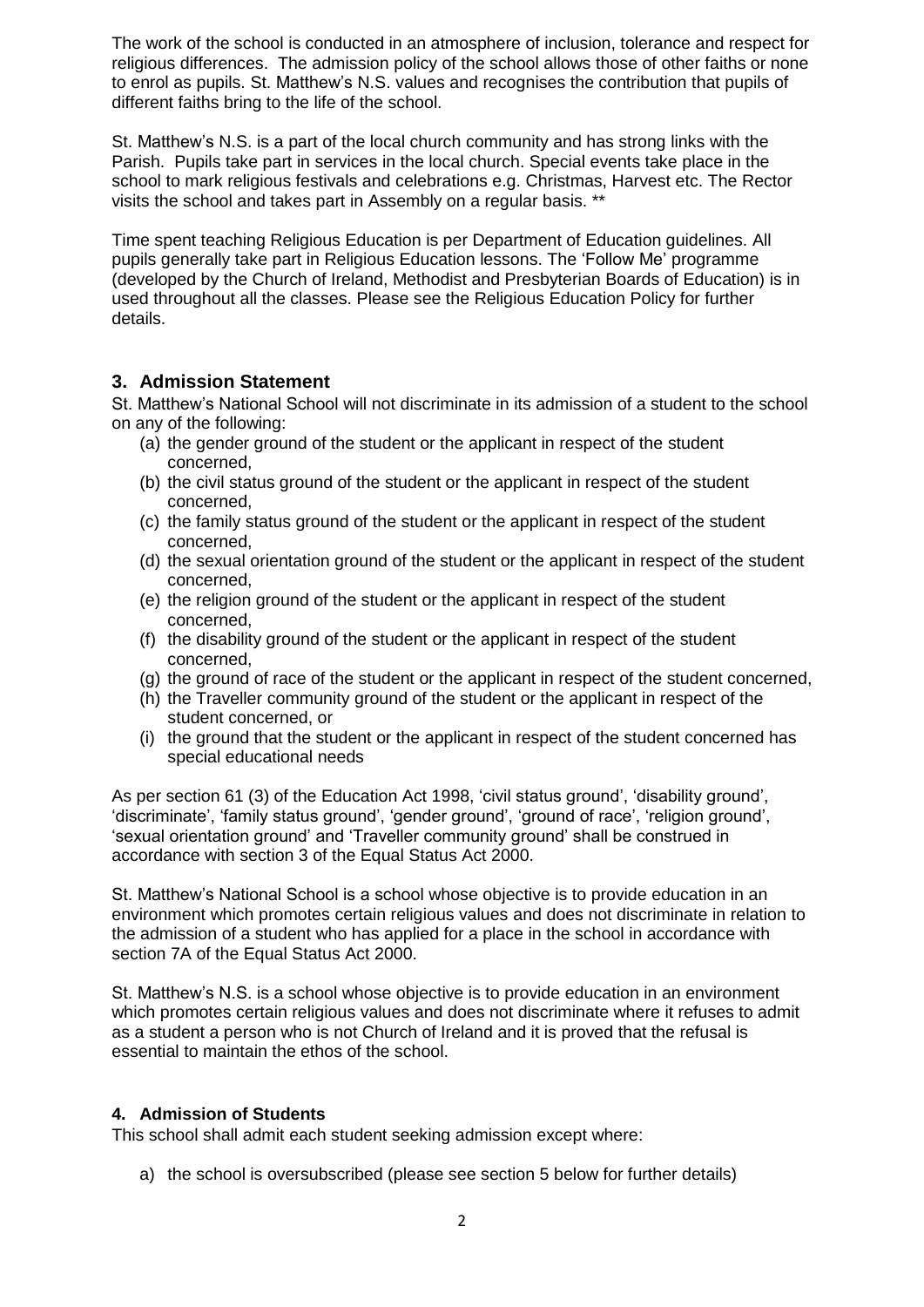b) a parent of a student, when required by the principal in accordance with section 23(4) of the Education (Welfare) Act 2000, fails to confirm in writing that the code of behaviour of the school is acceptable to him or her and that he or she shall make all reasonable efforts to ensure compliance with such code by the student

St. Matthew's N.S. is a Church of Ireland School and may refuse to admit as a student a person who is not Church of Ireland where it is proved that the refusal is essential to maintain the ethos of the school.

#### **5. Oversubscription**

In the event that the school is oversubscribed, the school will, when deciding on applications for admission, apply the following selection criteria in the order listed below to those applications that are received within the timeline for receipt of applications as set out in the school's annual admission notice.

St. Matthew's is a local school. Applicants of any religion or none who live within the following parish boundaries are welcome to apply for enrolment: St. Matthew's (Irishtown), St. Mary's COI (Donnybrook), St. John the Evangelist Church & Christchurch Methodist/Presbyterian (Sandymount), St. Stephen's "Pepperpot" Church and St. Ann's Church (Dublin 2).

St. Matthew's National School is a Church of Ireland school. In the event that the number of applications exceeds the number of available places, the priority categories below, which are listed in order of priority, are used to determine the priority given to applications in the descending order outlined below from (a) to (d) as follows:

a) Priority Category 1:

An Applicant Student who is a member of the Church of Ireland or a Protestant reformed church or is a member of a minority religion which has the same religious ethos, or a similar religious ethos to the programme of religious instruction/education which is provided in the school1 and who lives within the boundary of the catchment area listed above.

- b) Priority Category 2: Children of staff members currently working in the school.
- c) Priority Category 3:

An applicant Student who is a sibling of a pupil currently enrolled in the school, resident within the locality/catchment area, for whom provision is not given in category 1, will be prioritized within this category. The Application Form must state clearly that the Applicant is a sibling of an existing student at the school.

d) Priority Category 4: All other Applicant Students who comply with the terms of this Policy.

In respect of Priority Category 1 above, the Applicant must provide the following documentation with the Application Form in order for the application to be complete, as the School must satisfy itself that the Applicant Student is a member of a minority religion and Which has the same, or a similar, religious ethos to the programme of religious instruction provided by the school.

i. a statement from the Applicant confirming that the Applicant Student is a member of a minority religion and that the Applicant wishes the Applicant Student to be educated in a school that provides a programme of religious instruction/education which is of the same religious ethos, or a similar religious ethos to, the religious ethos of the minority religion of the Applicant Student.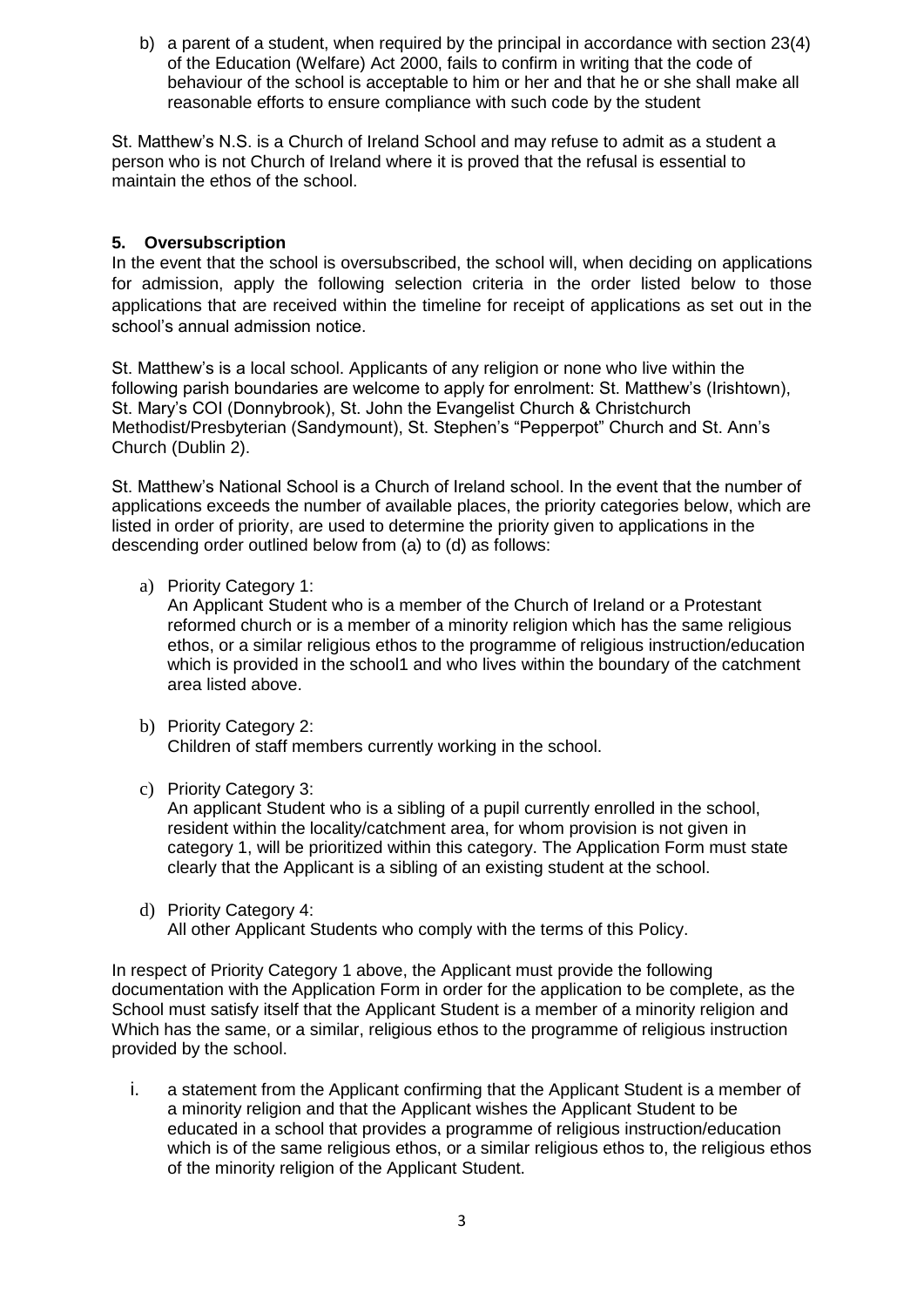and

- ii. evidence from the Applicant to support the statement that the Applicant Student is a member of the minority religion. This evidence could consist of:
	- a letter from the relevant religious leader confirming, that the Applicant Student is a member of the minority religion or
	- the signature and stamp of the relevant Church leader on the application form confirming that the Applicant Student is a member of the minority religion or
	- a baptismal record issued by the relevant minority religion which confirms that the Applicant Student has been baptised as a member of the minority religion.

In the event that there are two or more students tied for a place or places in any of the selection criteria categories above (the number of applicants exceeds the number of remaining places), the following arrangements will apply:

- Where oversubscription occurs in any one of the above priority categories, priority will be given within the priority category (and only in that priority category) to Applicant Students, who have siblings currently enrolled in the School (Priority Category 1 & 2).
- Where the number of Sibling Applicant Students in such a priority category, exceeds the available number of places, the remaining places will be allocated to Sibling Applicant Students using a lottery system (details below).
- Where the number of Sibling Applicant Students in such priority category does not exceed the number places available, the remaining places in this category will be allocated using a lottery system.
- Where the Applicant Students in a category are not successful in achieving a place, their names will be placed on a waiting list in the order in which such names were drawn in the category. Having allocated places within categories  $1 - 3$ , remaining places will be allocated by random selection.

Random Selection/Lottery System:

- Once the closing date has passed for the receipt of all Applications, the Principal and Chairperson will place Applicants in the relevant categories and allocate places in accordance with availability.
- Should a random selection process be required within categories, where the number of applications exceeds the places available, or to allocate remaining places within category 4, a random selection/lottery will take place.
- A local person who does not have a direct connection to the school will be asked by the Board of Management to draw out names at random. The order in which names are drawn will be recorded and parents will be notified of their position on the list.

# **6. What will not be considered or taken into account**

In accordance with section 62(7) (e) of the Education Act, the school will not consider or take into account any of the following in deciding on applications for admission or when placing a student on a waiting list for admission to the school:

- a student's prior attendance at a pre-school or pre-school service, including naíonraí,
- the payment of fees or contributions (howsoever described) to the school;
- a student's academic ability, skills or aptitude;
- the occupation, financial status, academic ability, skills or aptitude of a student's parents;
- a requirement that a student, or his or her parents, attend an interview, open day or other meeting as a condition of admission;
- a student's connection to the school by virtue of a member of his or her family attending or having previously attended the school;
- other than, in the case of the siblings as outlined in Section 5
- the date and time on which an application for admission was received by the school,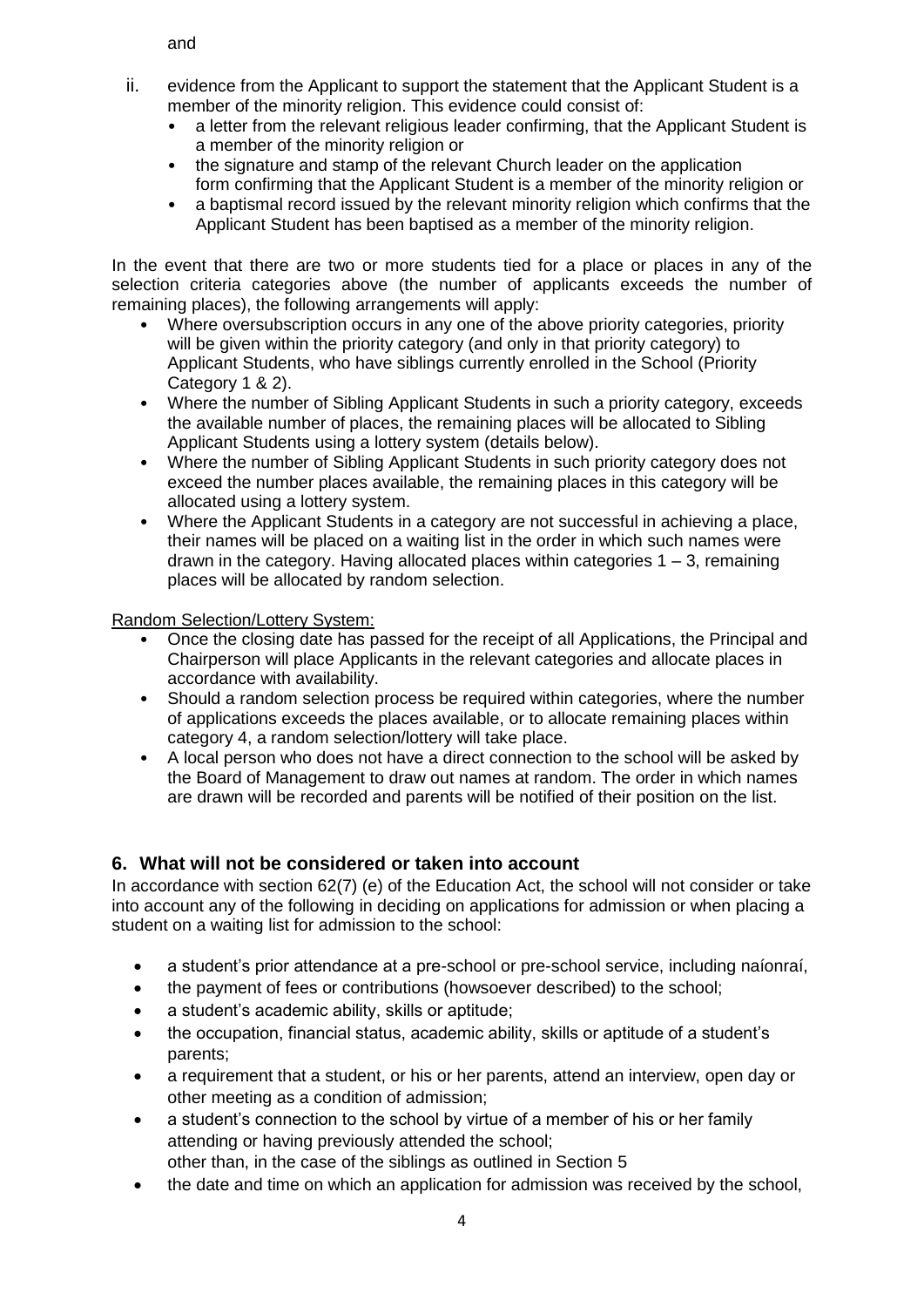This is subject to the application being received at any time during the period specified for receiving applications set out in the annual admission notice of the school for the school year concerned.

## **7. Decisions on applications**

All decisions on applications for admission to St. Matthew's N.S. will be based on the following:

- Our school's admission policy
- The school's annual admission notice (where applicable)
- The information provided by the applicant in the school's official application form received during the period specified in our annual admission notice for receiving applications

(Please see [section 13](#page-6-0) below in relation to applications received outside of the admissions period and [section 14](#page-6-1) below in relation to applications for places in years other than the intake group.)

Selection criteria that are not included in our school admission policy will not be used to make a decision on an application for a place in our school.

## **8. Notifying applicants of decisions**

Applicants will be informed in writing as to the decision of the school, within the timeline outlined in the annual admissions notice.

If a student is not offered a place in our school, the reasons why they were not offered a place will be communicated in writing to the applicant, including, where applicable, details of the student's ranking against the selection criteria and details of the student's place on the waiting list for the school year concerned.

Applicants will be informed of the right to seek a review/right of appeal of the school's decision (see section 17 below for further details).

## **9. Acceptance of an offer of a place by an applicant**

In accepting an offer of admission from St. Matthew's N.S., an applicant must indicate:

- I. whether or not an offer of admission for another school or schools has been accepted. If such an offer has been accepted, details of the offer or offers concerned must be provided and
- II. whether or not you have applied for and awaiting confirmation of an offer of admission from another school or schools, and if so, you must provide details of the other school or schools concerned.

## **10.Circumstances in which offers may not be made or may be withdrawn**

An offer of admission may not be made or may be withdrawn by St Matthew's N.S. where:

- (i) it is established that information contained in the application is false or misleading.
- (ii) an applicant fails to confirm acceptance of an offer of admission on or before the date set out in the annual admission notice of the school.
- (iii) the parent of a student, when required by the principal in accordance with section 23(4) of the Education (Welfare) Act 2000, fails to confirm in writing that the code of behaviour of the school is acceptable to him or her and that he or she shall make all reasonable efforts to ensure compliance with such code by the student; or
- (iv) an applicant has failed to comply with the requirements of 'acceptance of an offer' as set out in section 9 above.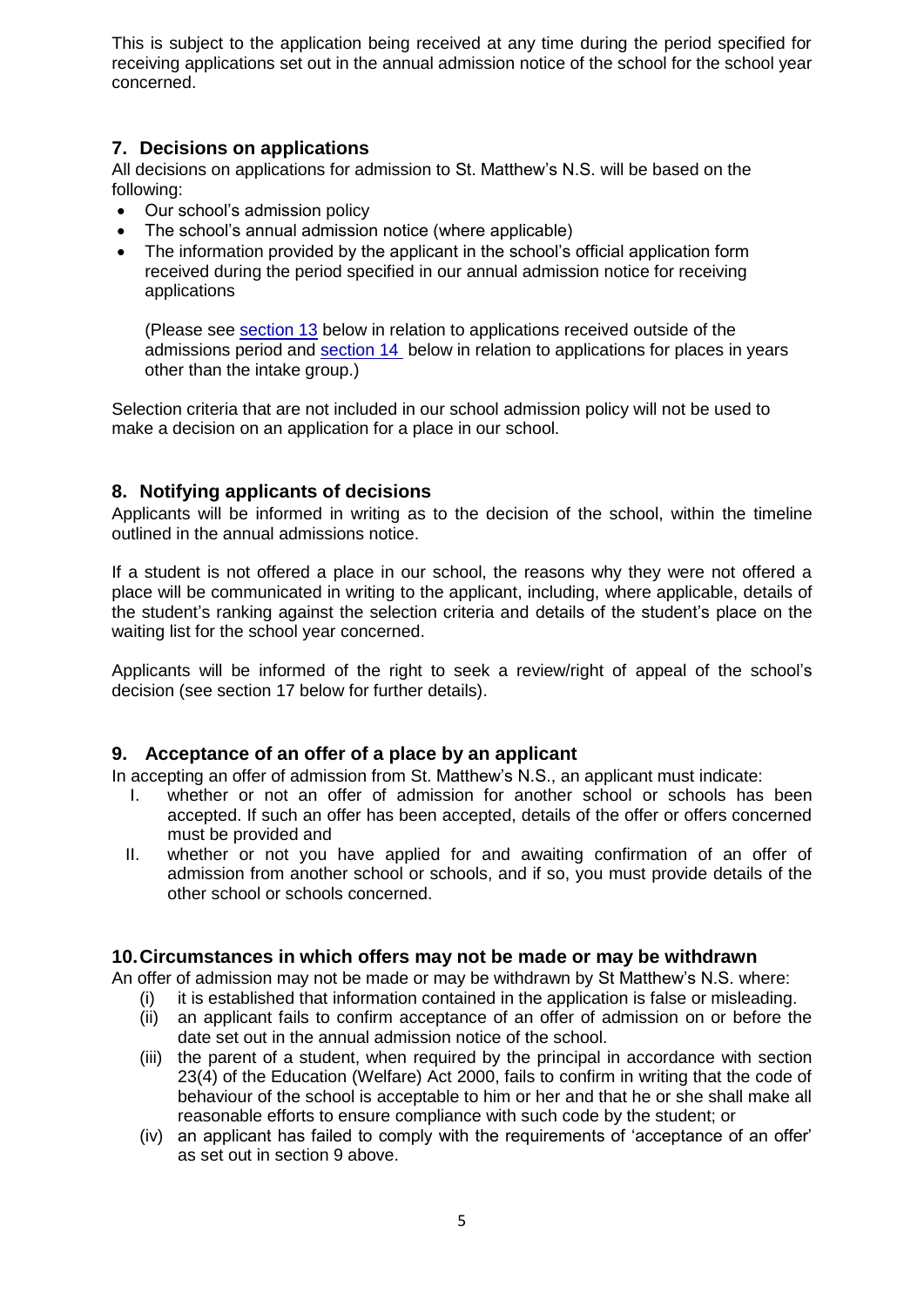## **11.Sharing of Data with other schools**

Applicants should be aware that section 66(6) of the Education (Admission to Schools) Act 2018 allows for the sharing of certain information between schools in order to facilitate the efficient admission of students.

Section 66(6) allows a school to provide a patron or another board of management with a list of the students in relation to whom:

- (i) an application for admission to the school has been received,
- (ii) an offer of admission to the school has been made, or
- (iii) an offer of admission to the school has been accepted.

The list may include any or all of the following:

- (i) the date on which an application for admission was received by the school;
- (ii) the date on which an offer of admission was made by the school;
- (iii) the date on which an offer of admission was accepted by an applicant;
- (iv) a student's personal details including his or her name, address, date of birth and personal public service number (within the meaning of section 262 of the Social Welfare Consolidation Act 2005).

## **12.Waiting list in the event of oversubscription**

In the event of there being more applications to the school year concerned than places available, a waiting list of students whose applications for admission to St. Matthew's N.S. were unsuccessful due to the school being oversubscribed will be compiled and will remain valid for the school year in which admission is being sought.

Placement on the waiting list of St. Matthew's N.S. is in the order of priority assigned to the students' applications after the school has applied the selection criteria in accordance with this admission policy.

Applicant students whose applications are received after the closing date outlined in the Annual Admission Notice, will be placed at the end of the waiting list in order of the date of receipt of the application.

Offers of any subsequent places that become available for and during the school year in relation to which admission is being sought will be made to those students on the waiting list, in accordance with the order of priority in relation to which the students have been placed on the list.

## **13.Late Applications**

All applications for admission received after the closing date as outlined in the annual admission notice will be considered and decided upon in accordance with our school's admissions policy, the Education Admissions to School Act 2018 and any regulations made under that Act.

Late applicants will be notified of the decision in respect of their application no later than three weeks after the date on which the school received the application. Applicant students will be offered a place if a place is available. In the event that there is no place available, the name of the applicant student will be added to the waiting list in accordance with Section 12 of this policy.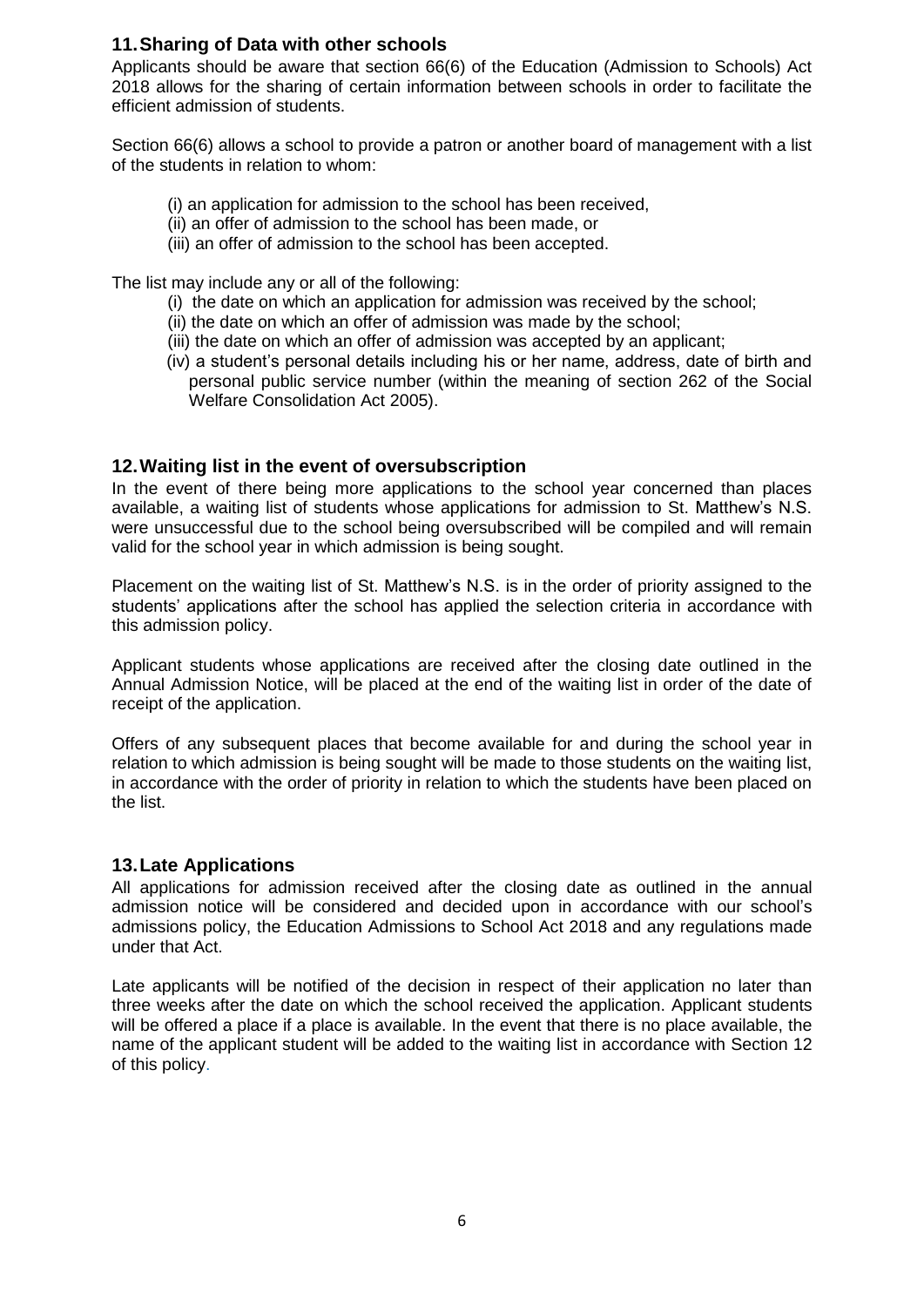# <span id="page-6-0"></span>**14.Procedures for admission of students to other years and during the school year**

The procedures of the school in relation to the admission of students who are not already admitted to the school to classes or years other than the school's intake group are as follows:

- Applicants will be notified of the decision in respect of their application no later than three weeks after the date on which the school received the application.
- Applicant students will be offered a place in the relevant class if a place is available.
- In the event that the number of applications exceeds the number of available places in the relevant class, the school will apply the selection criteria set out in Section 5 of this policy to those applications.
- In the event that there is no place available, the name of the applicant student will be added to the waiting list in accordance with Section 12 of this policy.

The procedures of the school in relation to the admission of students who are not already admitted to the school, after the commencement of the school year in which admission is sought, are as follows:

- Late applicants will be notified of the decision in respect of their application no later than three weeks after the date on which the school received the application.
- Applicant students will be offered a place if there is a place available.
- In the event that there is no place available, the name of the applicant student will be added to the waiting list in accordance with Section 12 of this policy.

## <span id="page-6-1"></span>**15.Declaration in relation to the non-charging of fees**

The board of St. Matthew's N.S. or any persons acting on its behalf will not charge fees for or seek payment or contributions (howsoever described) as a condition of-

- (a) an application for admission of a student to the school, or
- (b) the admission or continued enrolment of a student in the school.

## **16. Arrangements regarding students not attending religious instruction**

The following are the school's arrangements for students, where the parents request that the student attend the school without attending religious instruction in the school. These arrangements will not result in a reduction in the school day of such students:

• A written request should be made to the Principal of the school. A meeting will then be arranged with the parent(s)/guardians to discuss how the request may be accommodated by the school.

## **17. Reviews/appeals**

#### **Review of decisions by the Board of Management**

The parent of the student, may request the Board to review a decision to refuse admission. Such requests must be made in accordance with Section 29C of the Education Act 1998.

The timeline within which such a review must be requested and the other requirements applicable to such reviews are set out in the procedures determined by the Minister under section 29B of the Education Act 1998 which are published on the website of the Department of Education and Skills.

The board will conduct such reviews in accordance with the requirements of the procedures determined under Section 29B and with section 29C of the Education Act 1998.